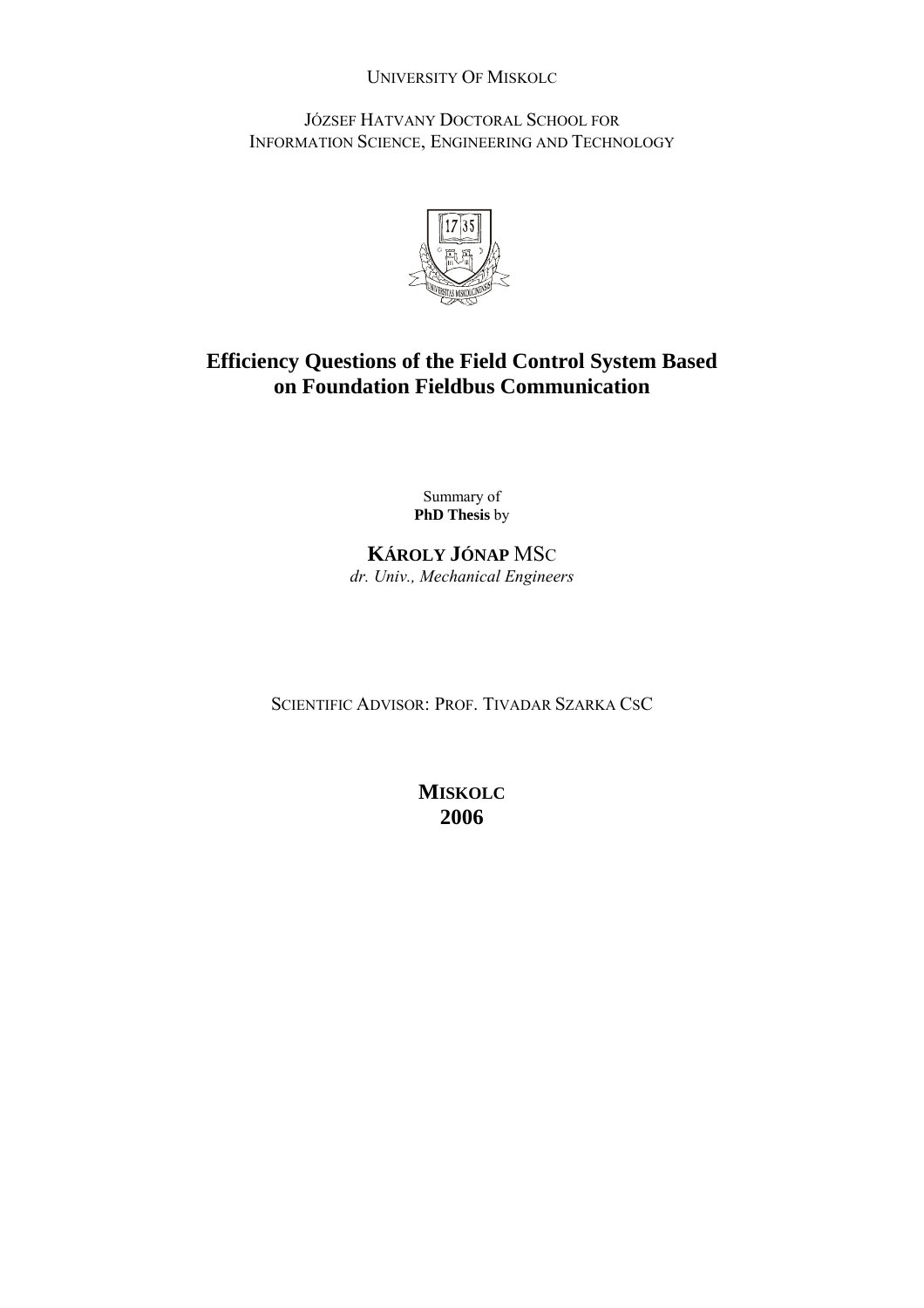## **1. Introduction**

Control engineering systems have undergone great changes in the past decade due to the development of microelectronic elements, software "tools" and information technology networks. In the period between the appearance of the first Direct Digital Control (DDC) system and the use of Field Control Systems numerous new theoretical and practical solutions were born and since this progress continues to go on incessantly, new solutions have also continued to emerge. In addition to research in control engineering theory, there are conspicuously great changes taking place in the field of technology as well. Microprocessor technology, structured software engineering and high-performance networks constitute the three backbones of technology research. Microprocessors, which constitute the central units of computers, are able to operate in an ever wider ambient temperature range, i.e. technology installed in the field (outdoors) can support instruments that perform measurement, control, and intervention functions and operate practically with ever increasing performance and actually operating as computers themselves. Object oriented programming has facilitated the use of configurable software, which has brought flexibly programmable systems close to reality. The industrial use of computer networks has been a milestone in the process of development, for the distribution of resources both in terms of hardware and in terms of software has become viable, which is a fundamental requirement in the case of industrial technologies requiring reliability and considerable availability in order to ensure redundancy.

The complex systems appearing in an almost uniform configuration – that is containing operating hardware, configurable programs and modules performing long-term data storage and data analysis – were started to be marketed by the various manufacturers under the name industrial process control system. Distributed Control Systems (DCS) brought about a major change in the practical implementation of measurement engineering and control engineering, for the use of these systems has made it possible to perform control tasks outside the traditional instrument room, which made a difference from the previous practice. (The most important achievements in this field have been shown by the companies ABB, Emerson Process Management, Honeywell, and Yokogawa.)

The replacement of centralised, and therefore easily "vulnerable", systems in terms of operational safety by decentralised ones was the first significant step towards the implementation of intelligent field control systems. The Field Control System, FCS, appearing in the literature means in reality a Networked Control System (NCS), i.e. the distribution of resources elaborated in theory and well established in computer networks has become the practice also in industrial control technology engineering. In the development of network communication constituting the "drive" of this system several research units of universities,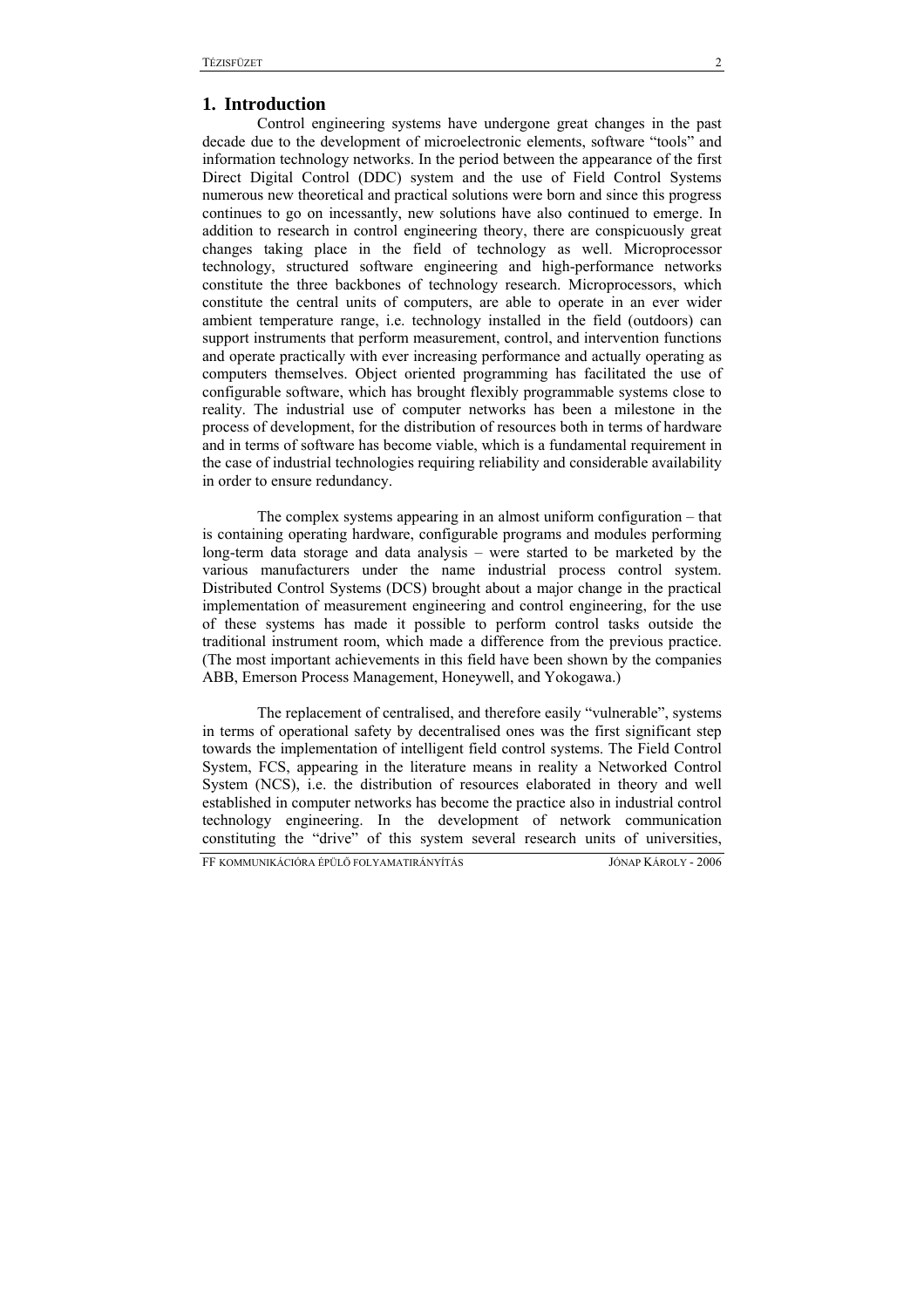research institutes and manufacturing companies have been involved recently. The field application of the industrial communication systems emerging at the end of the previous century was preceded by a stormy standardisation process, which is very vividly described in the paper *Surviving the Fieldbus Wars by D. Marhs (1999)*. The series of publications published by the research units *(J. A. Rehg et al: Fieldbus in the Process Control Laboratory – Its Time Has Come 1999)*, and the deservedly well-known ARC publications *(L. O' Brien, D. Caro: Fieldbus Success Stories and Strategies – 2001)* have given a great impetus to the proliferation of the technology and to speeding up the standardisation process.

Due to the ever-wider spread of DCS and the new process control technologies following it, it has become increasingly awkward to choose the right system for a given task. It has become necessary to formulate the qualification requirements exactly and to explore the integral nature of the systems at scientific level. The method most often used for formulating the requirements set for process control systems and through that for describing them is the hardware-side approach, which is followed by a description of the program *(T. Wallace, M. Peluso: Distributed Intelligence 2002)*. *J. P. Thomesse in a paper Open Issues in Fieldbus Based Systems (2002)* making an attempt at the software-side approach, i.e. creating the 'dream device' for solving the problem. The qualification procedure greatly exaggerating the role of network communication was elaborated by the *Hirschmann* company.

Foundation Fieldbus, as the only industrial communication system to implement a control algorithm among the control engineering networks, has shown an unparalleled arc of development in the past years. The Department of Instrument Development and Information Technology of the Research Institute for Applied Chemistry of the University of Miskolc (Miskolci Egyetem Alkalmazott Kémiai Kutatóintézet Műszerfejlesztési és Informatikai Osztálya) has been involved in industrial communication systems in the past decades, therefore it was an almost compulsory move to begin research into field communication, with particular emphasis on the Foundation Fieldbus system.

### **2. Scientific objective**

The data published and the events in the years following the appearance of the Foundation Fieldbus, and also the controversial interpretations regarding its operation attracted the author's interest to study the characteristics of this new communication system more thoroughly. Following the installation and run-in of the first Hungarian application *(1999, Monitoring System of the Atmospheric Propane-Butane Gas Storage at Algyő)* the author developed definite conceptions so as to investigate industrial control engineering systems, including research into Foundation Fieldbus, with scientific exactitude. Simultaneously with the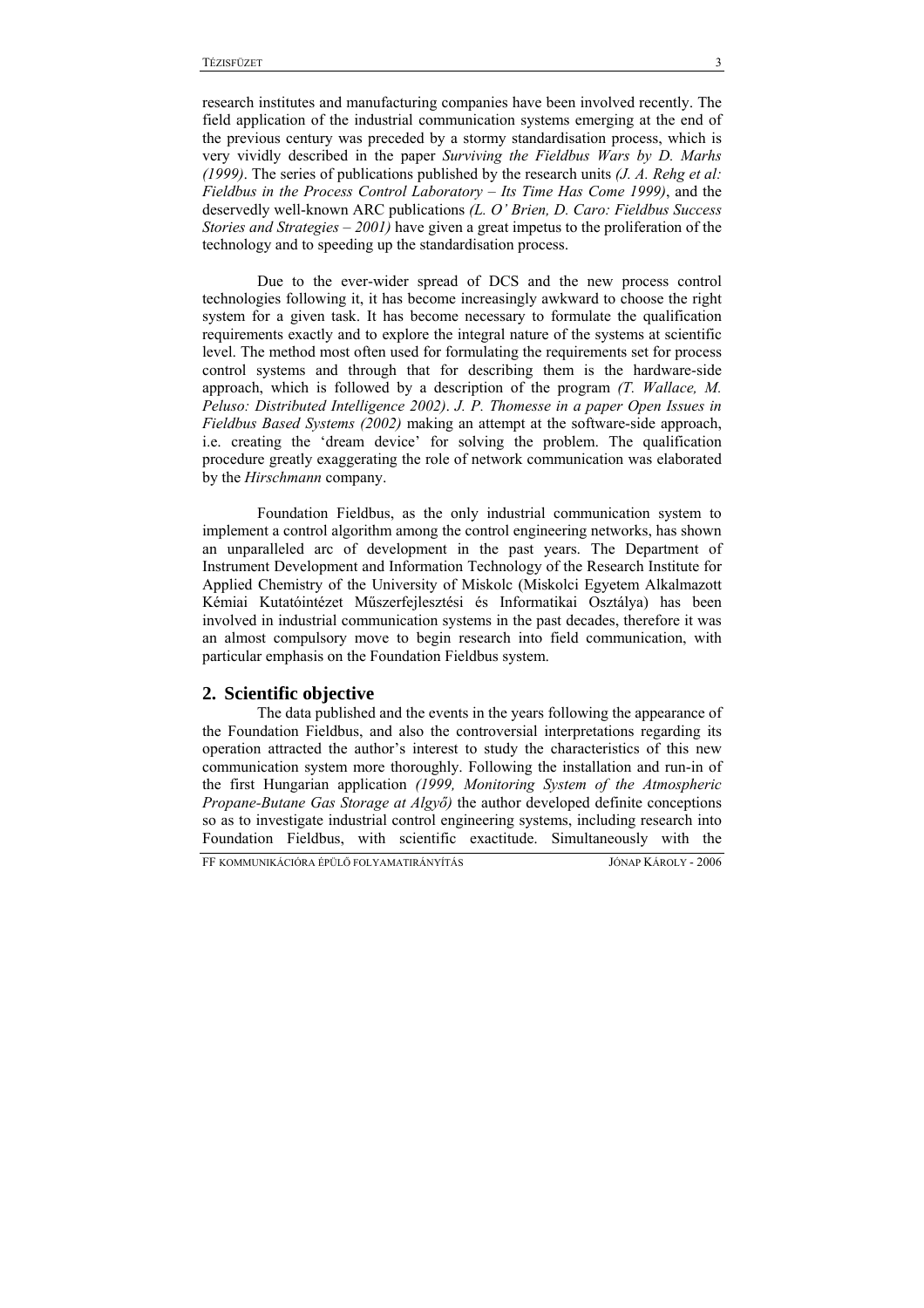proliferation of computer-controlled process control, publication of theoretical works on the operation, and particularly the performance of the programs became also more frequent *(Y. Tipsuwan, M. Y. Chow: Control Methodologies in Networked Control System 2003)*. The computation and estimate processes published are difficult to adapt due to the nature of the operation software. None of the methods applied gives an adequate answer to performance capacity; therefore it was necessary to develop new tests. This finding is particularly true for the Foundation Fieldbus system, for while in the case of other field communication systems – Profibus, CAN – there were publications with scientific exactitude published *(Lee S. Lee KC. Han MC. Yoon JS: On Line Fuzzy Performance Management of Profibus Networks)*, there have been no such publications on the Foundation Fieldbus.

The author set the objective to develop an objective testing method relying on existing research results in order to determine the performance capacity of process control built on Foundation Fieldbus communication, with special regard to issues of performing control tasks that can be implemented in the field. The method developed was to be extended to fields of specialist applications. Formulating the problem was followed by research in the literature, then by tests on the systems and finally by evaluations. Thanks to continuous and constant feedback, newly arising problems required the development of newer methods. The research work made it possible to get acquainted with several systems in operation, as a result it was possible to apply the evaluation not only to a solution linked to one product, but to extend and generalise it.

# **3. Research methodology**

When starting the research work, the original conception was only to investigate timing issues of the Foundation Fieldbus technology linked to control in the field, however, the new problems arising in the course of the research activity led to a decision in favour of system technological investigation, which naturally required a completely different methodology.

Research into a control engineering system cannot be done purely by theoretical methods, for in lack of practical feedback the verifying confirmation is missing, that is the work remains uncontrollable. The Industrial Communication Research and Training Laboratory (Ipari Kommunikációs Kutató Oktató Laboratórium – IKKOL) established by the staff of the Research Institute on site in 1999 created the possibility for the practical examination of Foundation Fieldbus communication systems, thus in addition to the necessary theoretical work a way was provided for an immediate, practical checking of the method developed. The analysis and evaluation of the control engineering application possibilities of Foundation Fieldbus were greatly required by the industry in addition to laboratory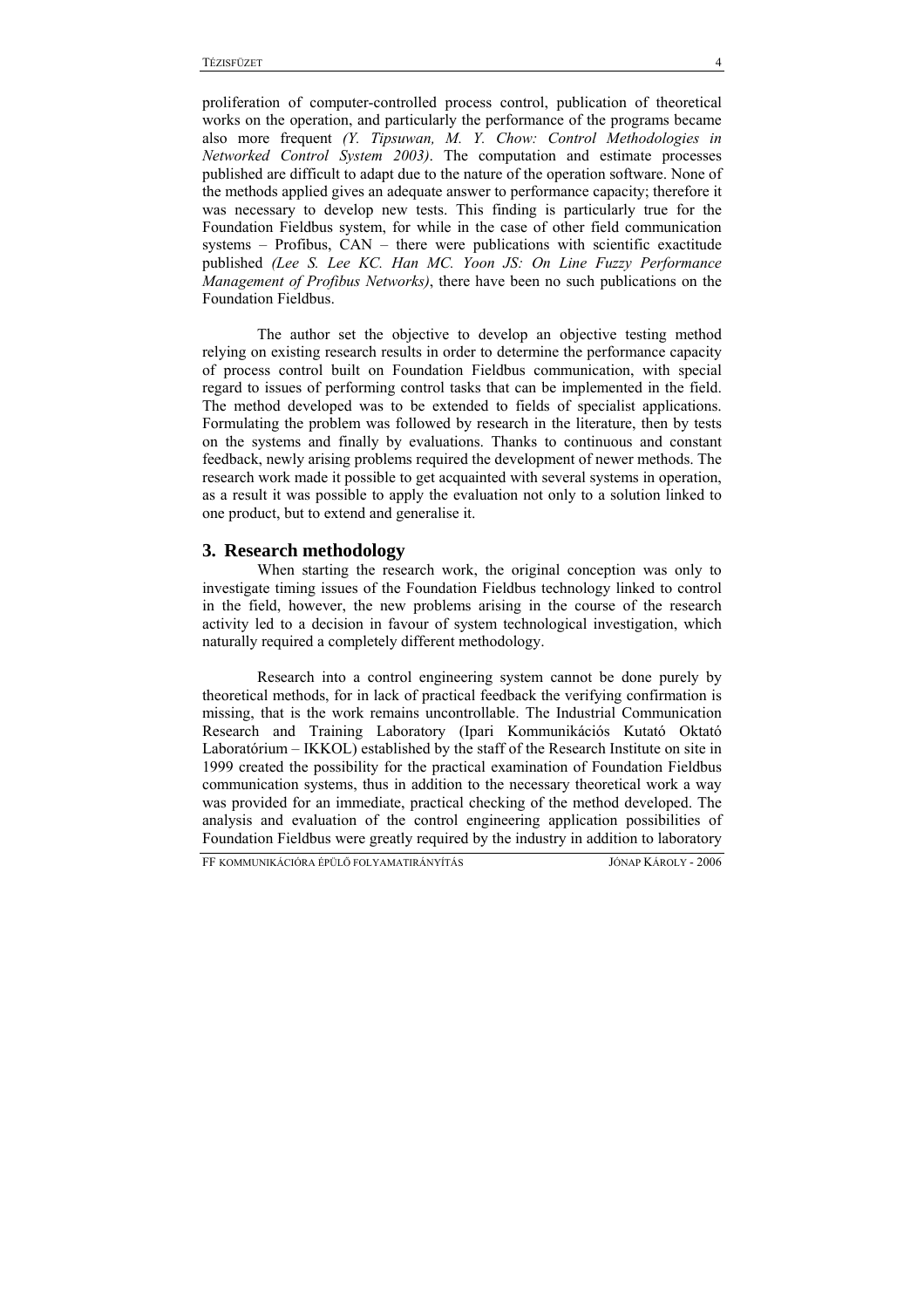research (the application of this communication technology increased dramatically), as a result it became possible to test the procedure developed on "live" technologies.

In lack of a method suitable for the objective analysis of process control systems, the first step was to devise an intelligent 'instrument' that can be used generally, for any complex system *(PLC network, SCADA, or DCS*). By placing the control task in the focus and rationally grouping the supplementary features it is possible to objectively qualify both a control system of a minimalist configuration and the most complex control system. The greatest advantage of the method is that it takes into consideration all information of fundamental importance and of significance for the client.

The qualification of industrial communication, including the Foundation Fieldbus, and the determination of its performance capacity was performed by the procedure developed by the author. The Foundation Fieldbus function blocks were grouped according to their tasks, and thus the site of the performance of the control tasks was objectively determined. The significance of this becomes clear when the features of the elements to be used in a given system are not interchangeable (poor interoperability factor). The efficiency of the theoretically developed procedures was proved in the laboratory of the Research Institute and in a testing system developed for field communication testing prior to investment in GOK-3 (diesel oil desulphurisation technology at Dunai Refinery).

One crucial point of the quality of control engineering built on communication systems is the time delay pertaining to the performance of the task, which results from the nature of the configuration in the case of networked systems. Although Foundation Fieldbus represents deterministic communication, some tasks are not performed in a scheduled manner, and therefore there may be significant differences in the system in the timing of tasks. The experimental systems, where it was possible to perform these measurements in different combinations of the various devices and elements (sensors and intervention devices), provided assistance in determining the timing differences. In the experimental arrangements created, it was also possible to perform the measurements belonging to the specialist control area and to the performance of the tasks in explosion-hazardous zones.

## **4. New scientific results**

Among the networked control engineering systems, following the appearance of the Foundation Fieldbus communication-based process control systems a long time passed before actual application partly due to deficient knowledge, and partly due to the lack of standardisation. The dissertation, on the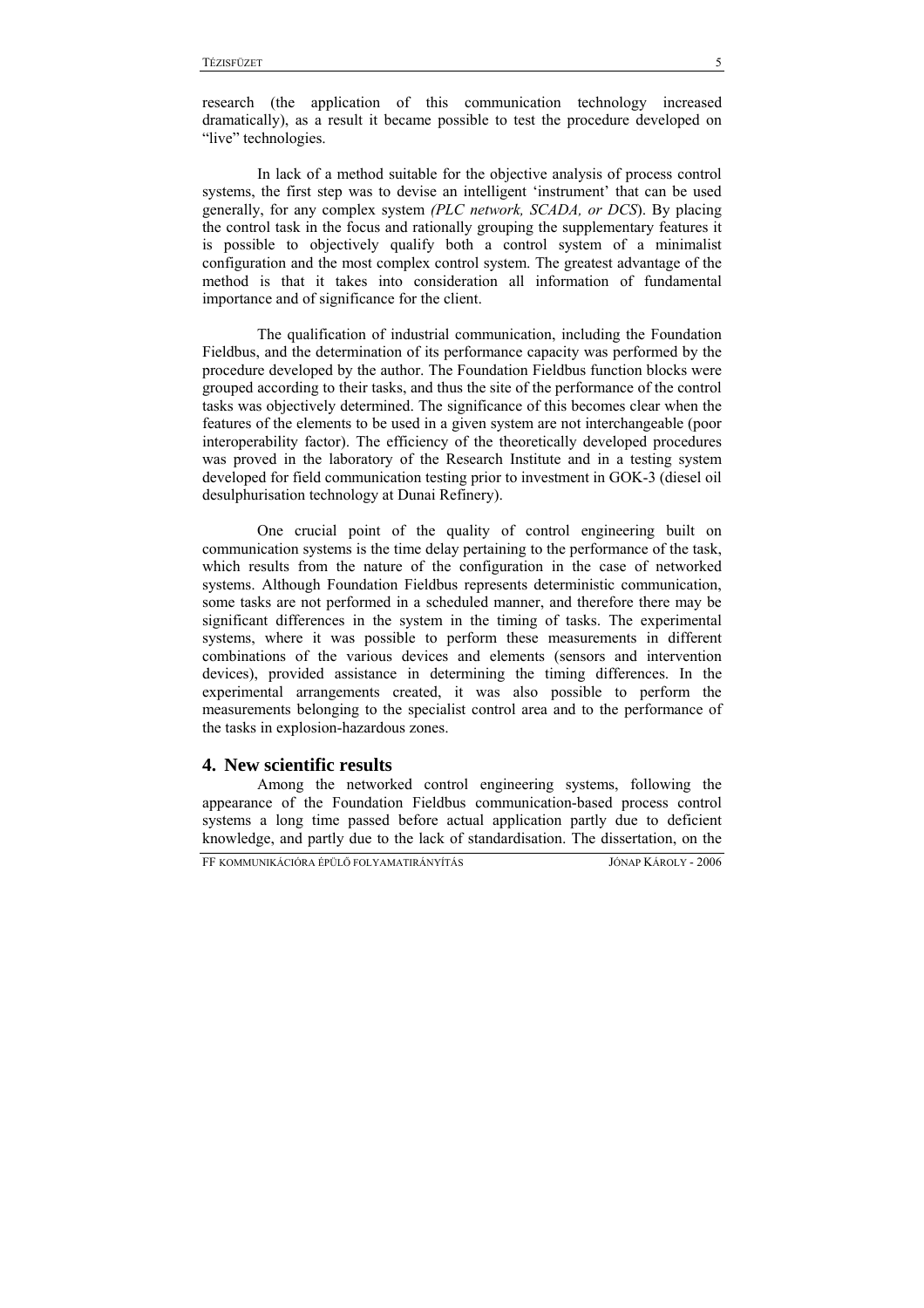one hand, expounds the new knowledge essential for application, and, on the other, describes the experience gained from the control measurements performed on implemented systems as well as the conclusions. The following is a summary of the research results according to the theses:

#### **Thesis 1**

*The features characteristics of the qualification of integrated process control systems were systemised: the system can be used for objective qualification, and a generally used descriptive language, UML, can document the performance of the systems.* 

The methods used for the qualification of process control systems can be used only with difficulty or cannot be used at all in the case of process control based on field communication; therefore it became necessary to elaborate a new system. Describing the development results of the ways leading to field process control gives an exact presentation of the processes and results that provide the foundation for developing the new system structure. An objective method has been elaborated for qualifying process control systems by creating the following groups:

- performing the task,
- efficiency issues of control,
- support required for operation,
- background services connected to control, but not directly bearing on the operation,
- and tasks connected to specialist application fields.

The author presents the qualification parameters, on the basis of which the areas listed can be characterised and can be documented in a standard descriptive language, therefore the method is proposed for use instead of the methods to be found in the literature and currently applied in practice.

#### **Thesis 2**

*The author elaborated the process control possibilities built on Foundation Fieldbus communication and suitable for use in the field and applied the method developed in practice.* 

Executing the subroutines serving the purpose of the computer-based performance of process control tasks, that is executing the function blocks, may take place in the central control unit or in the field device, and mixed solutions may also be created. The examinations covered the digital input and output signals, and analogue signals, but mainly the control problems. By examining process control solutions built on field communication and analysing the implementation site of the task, the author determined the tasks to be performed only in the control room,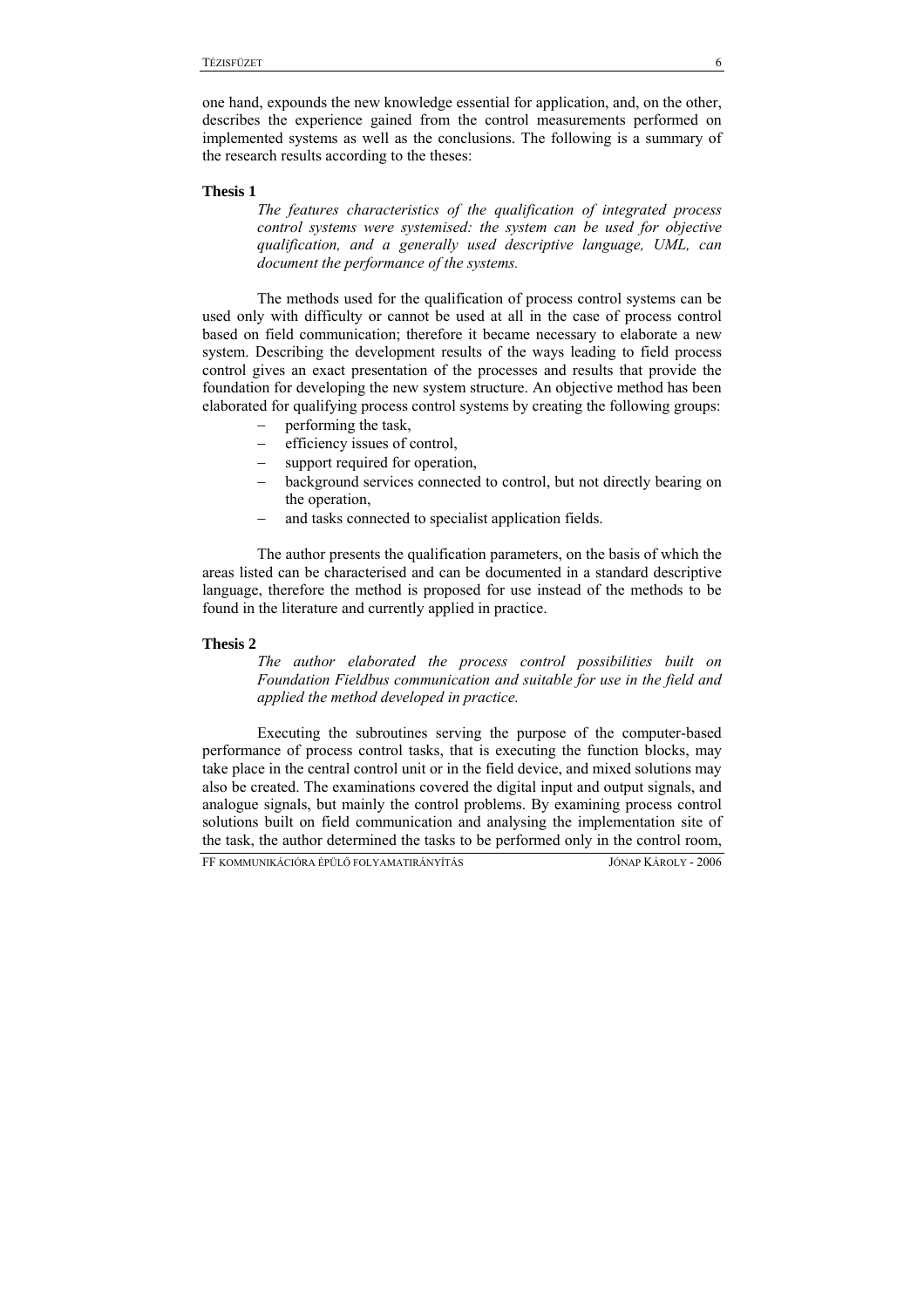those to be performed only in the field and those which could be performed in mixed connection. An analysis of the simple and the complex control tasks showed the barriers that had to be taken into account in designing the new systems:

- − chaining difficulties in sequence control,
- − deficiencies of field solutions in case of complex control tasks,
- − advantages of using warning signals.

#### **Thesis 3**

*The relation between the speed of performing the Foundation Fieldbus communication system tasks and the local control tasks was defined on the basis of modelling data.* 

The redundant implementation possibilities to be used in the FF system were elaborated and solutions were given for implementing redundancy. As opposed to timing that can be theoretically computed, measurements were used to examine the time requirements of the various control-engineering arrangements. Cycle time investigations were carried out for the different measurement and control tasks.

Starting from simple FF applications (remote transmitter, valves, and other devices) to complicated (splitter control) tasks, various arrangements were examined in order to determine the limits of the performance capacity of operation executed in the field, which can basically be derived from the relation between the control loops performed per segment and the macro-cycle. It was established that in the case of Foundation Fieldbus communication mathematical computations did not produce exact results, the most conspicuous example for which is the effect of the differences arising from changing the sequence of the configuration.

#### **Thesis 4**

*A proposal is given for the examination of newly developed field control systems (FCS – Field Control System) in the case of their application in intrinsically safe zones.* 

Since publications in the literature and practical guidelines are nonexistent, a method was elaborated for the examination of communication systems in intrinsically safe zones, by using protection methods applied in the traditional process control solutions. The procedure elaborated was checked in 1:1 scale mock-up equipment, and a proposal was made for industrial applications. The limitations that have to be taken into account in the various applications were determined.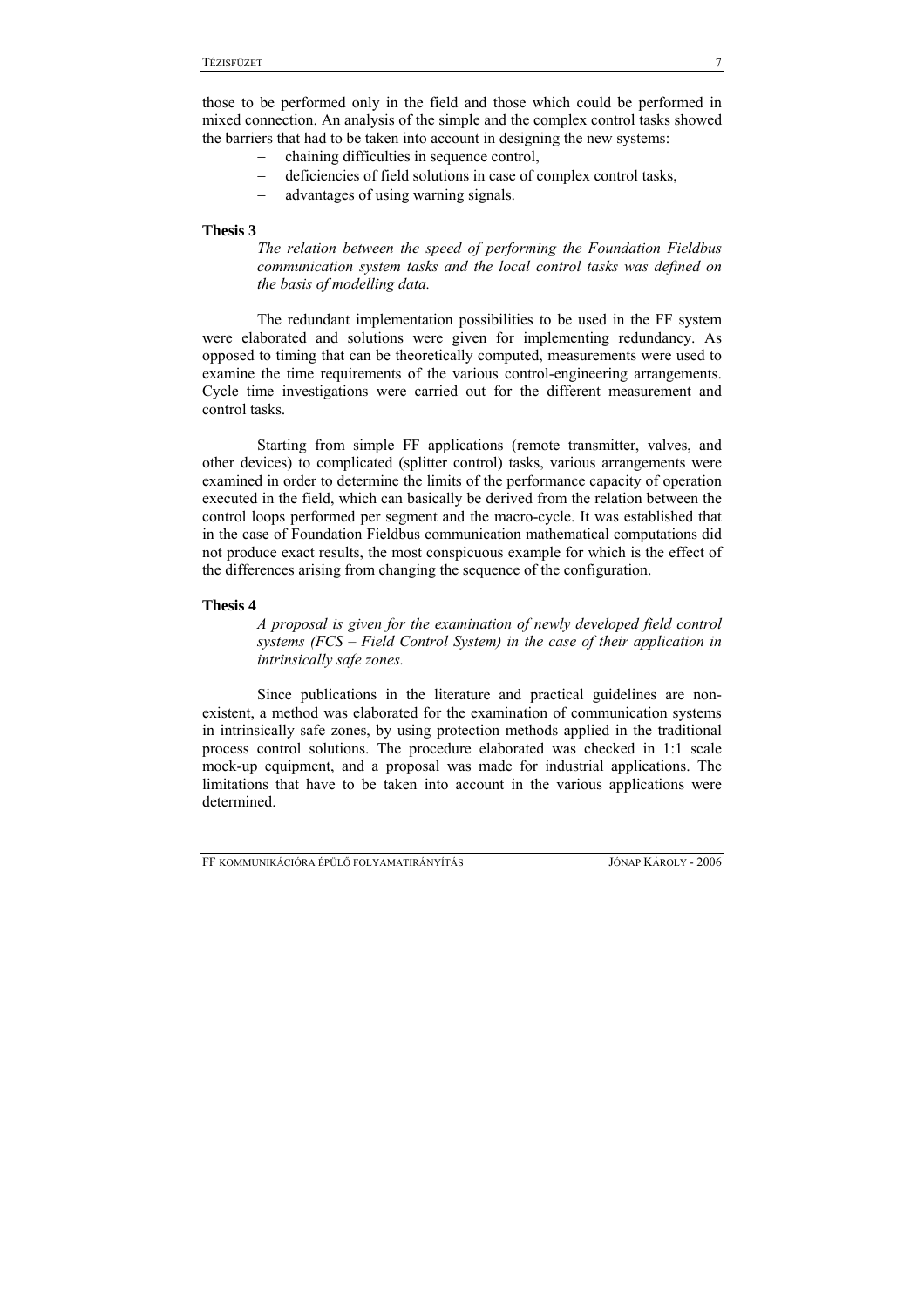The examination procedure to be used in a intrinsically safe zone was elaborated: it is based on the examination of the hardware units (the voltage level and location of the FF supply units, voltage uptake of devices, the lengths of cables to be used, the type of lead closure) and on the communication investigation (the test of instrument describing files, the type of instrument connections, automatic instrument recognition, identification of instruments). The applicability of the hardware and communication examinations was determined and proved by application in practice the implementation of which can be used to check the various solutions (traditional EEx – Entity, limited supply voltage – FISCO, and field protection barrier – Multibarrier).

### **5. Application of new scientific results**

The research results belong to the activities carried out at the Department of Instrument Development and Information Technology of the Research Institute for Applied Chemistry of the University of Miskolc. The research and development results were directly used in the projects included in the publication list under Section 6, the author being the project leader.

It is thanks to the investigations performed in intrinsically zones deserving special attention in the petroleum and chemical industries and belonging to the specialist application fields that it was possible to start designing and implementing the systems that are currently operational and being run-in.

The results of the dissertation are currently utilised in academic work (in courses on Intelligent sensors and Process control in the chemical industry). The qualification method is also continuously used in another highly important area, in the evaluation of tenders submitted to various industrial investments.

The two most important directions for continuing the research involve the elaboration of new, even more efficient examination methods and the extension of the examinations to cover highly specialised technological applications (hazardous technologies, nuclear power industry, etc.) Since in these areas there arises a demand to an ever-increasing extent for the introduction of the new communication technology, the realisation of the tasks is becoming more and more urgent.

# **6. References related to theses**

#### *Dissertation*

**Jónap K.** : Local Controllers with Microprocessors to High Pressure Pumps (Dr. Univ, ME, Miskolc, 1996)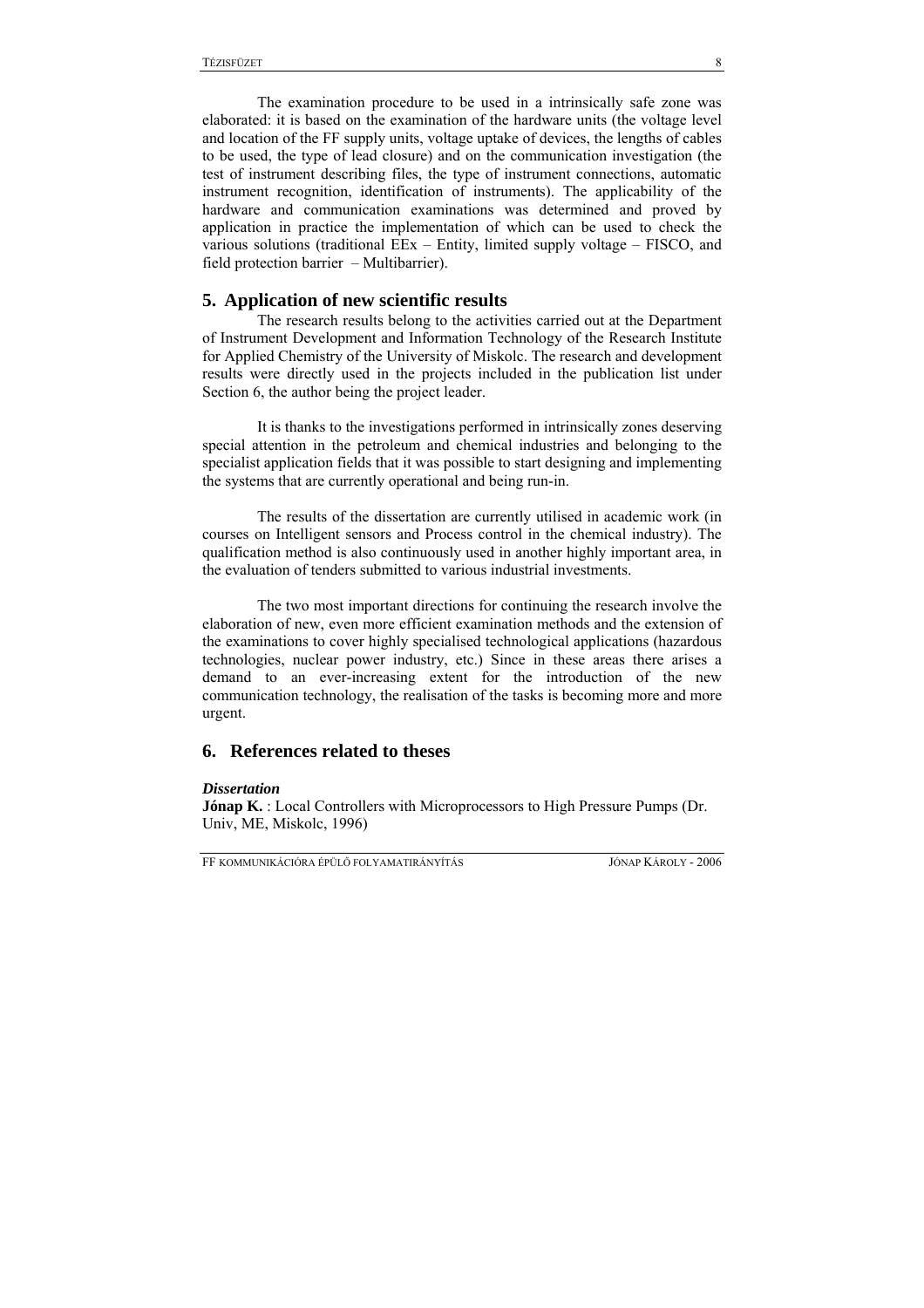#### *Article*

1. **Jónap K.**, Vass, A., Vágó, Á.: Screening and Selection of Alternative Hydrate Inhibitors Using a Model Apparatus under Dynamic Conditions *SPE e-Library – Paper Number 93519 – 2005 http://www.spe.org/elibinfo/eLibrary\_Papers/spe/2005/05OCS/00093519/0009351 9.htm* 

2. **Jónap, K.**; Subert J.: Mini DCS in a Process Control System *Magyar Elektronika, XVII. No. 5. p: 52-53 (2000)* 

#### *Conference*

1. **Jónap K.**, Vass, A., Vágó, Á.: Screening and Selection of Alternative Hydrate Inhibitors Using a Model Apparatus under Dynamic Conditions *SPE International Symposium Of Oilfield Chemistry, February 2-5, 2005. Houston SPE-93519-PP, CD ROM* 

2. **Jónap K.**, Subert J.: Function Blocks and Control in the Field *6th International Carpathian Control Conference May 24-27, 2005, Miskolc-Lillafüred, Abstr., p. 185-190 (2005)* 

3. **Jónap K.**: Test Methodologies in Field Control System *Emerson Global User Exchange Symposium, October 25-29, 2004, Dallas CD ROM* 

4. **Jónap K**.: Process Control Based on Field Communication *Challenges of the Process Control Symposium May 20, 2004. Budapest CD ROM* 

5. **Jónap K.**: Fieldbus Experiences in Industrial Applications *PlantWeb Meeting, May 11-12, 2004, Keszthely* 

6. **Jónap K.**, Subert J.: Test Methodologies in Field Control System *MicroCAD-2004 International Scientific Conference, Miskolc* 

7. Jónap K.: Integrated Process Control Based on Field Communication *Forum of PhD Students, November 2003, Miskolc Publication of University of Miskolc (2003)* 

8. **Jónap, K**.; Subert J.; Varga S.: Investigation of the Foundation Fieldbus Devices in Intrinsically Safe Zones *9th DCS Symposium, Miskolc-Lillafüred CD ROM (2003)*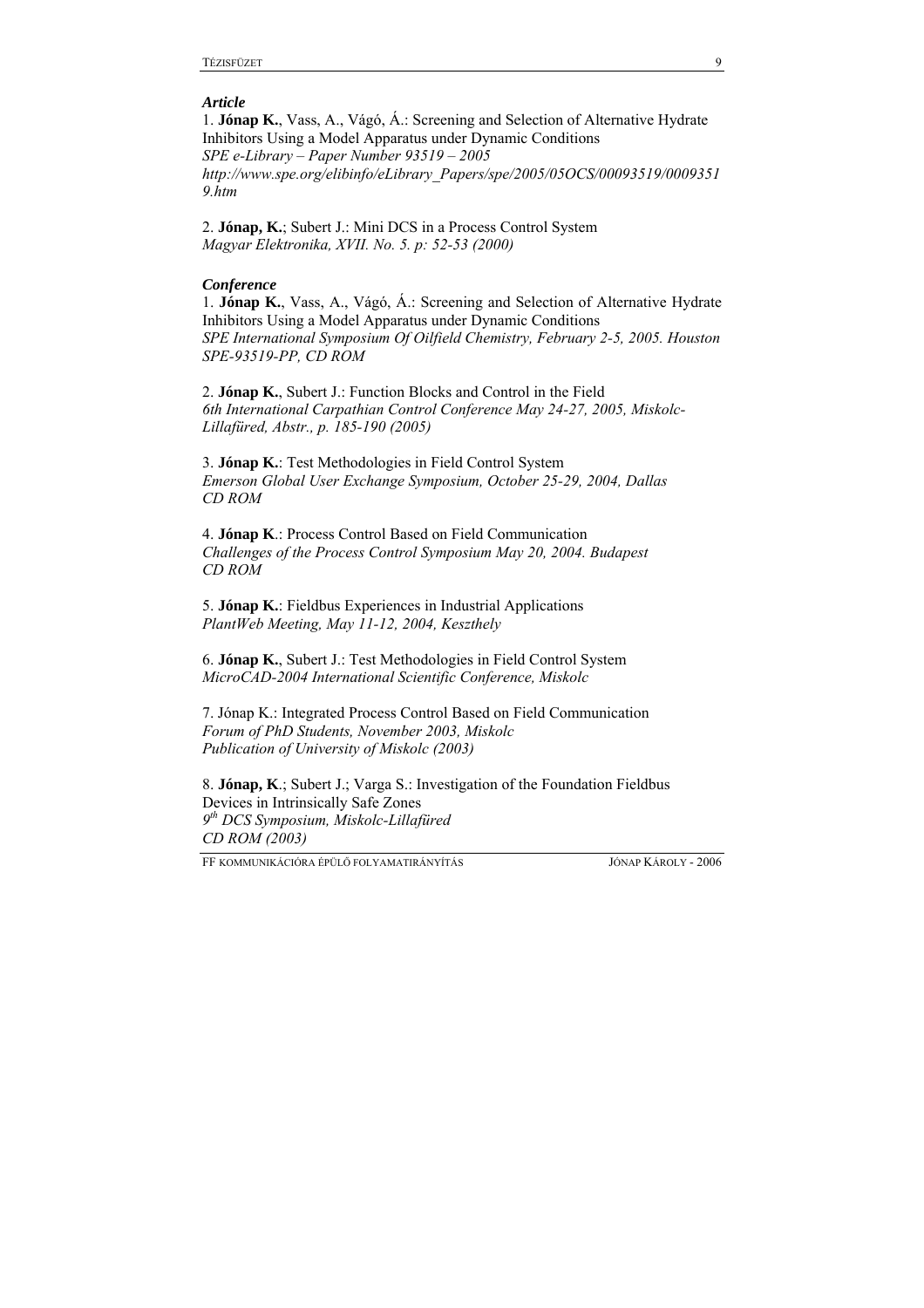9. **Jónap, K.;** Arany L.; Salz P.: Field Process Control System *8th DCS Symposium, Miskolc-Lillafüred CD ROM (2002)* 

10. **Jónap, K.;** Subert J.; Feith R.: Monitoring and Accounting System for Gas Storage *25th International Petroleum Conference and Exhibition, Balatonfüred CD ROM (2002)*

11. **Jónap, K.:** Process Control Based on Field Communication Systems *7th DCS Symposium, Miskolc-Lillafüred CD ROM (2001)*

12. **Jónap, K.;** Subert, J.: Mini DCS Application for Industrial Control System *MICROCAD-99 International Computer Science Conference, Miskolc, (2000)* 

13. **Jónap, K.**: Using of Foundation Fieldbus Communication *Honeywell Meeting, Tihany (2000)* 

14. **Jónap, K.**: Control in the Field *Fisher-Rosemount Meeting, Eger (2000)* 

15. **Jónap, K.;** Subert, J.: Monitoring System with Foundation Fieldbus Devices *5th DCS Symposium, Miskolc-Lillafüred CD ROM kiadvány (1999)* 

16. Bábeczki, S.; **Jónap, K.**: Control Philosophy Realization in the MOL Plc. *24th International Petroleum Conference and Exhibition, Tihany, (1999)* 

17. **Jónap, K.**: Foundation Fieldbus Experiences *Foundation Fieldbus Meeting, Budapest, (1999)* 

18. **Jónap, K.**: Foundation Fieldbus Using in the Monitoring System *MICROCAD-99 International Computer Science Conference, Miskolc, (1999)*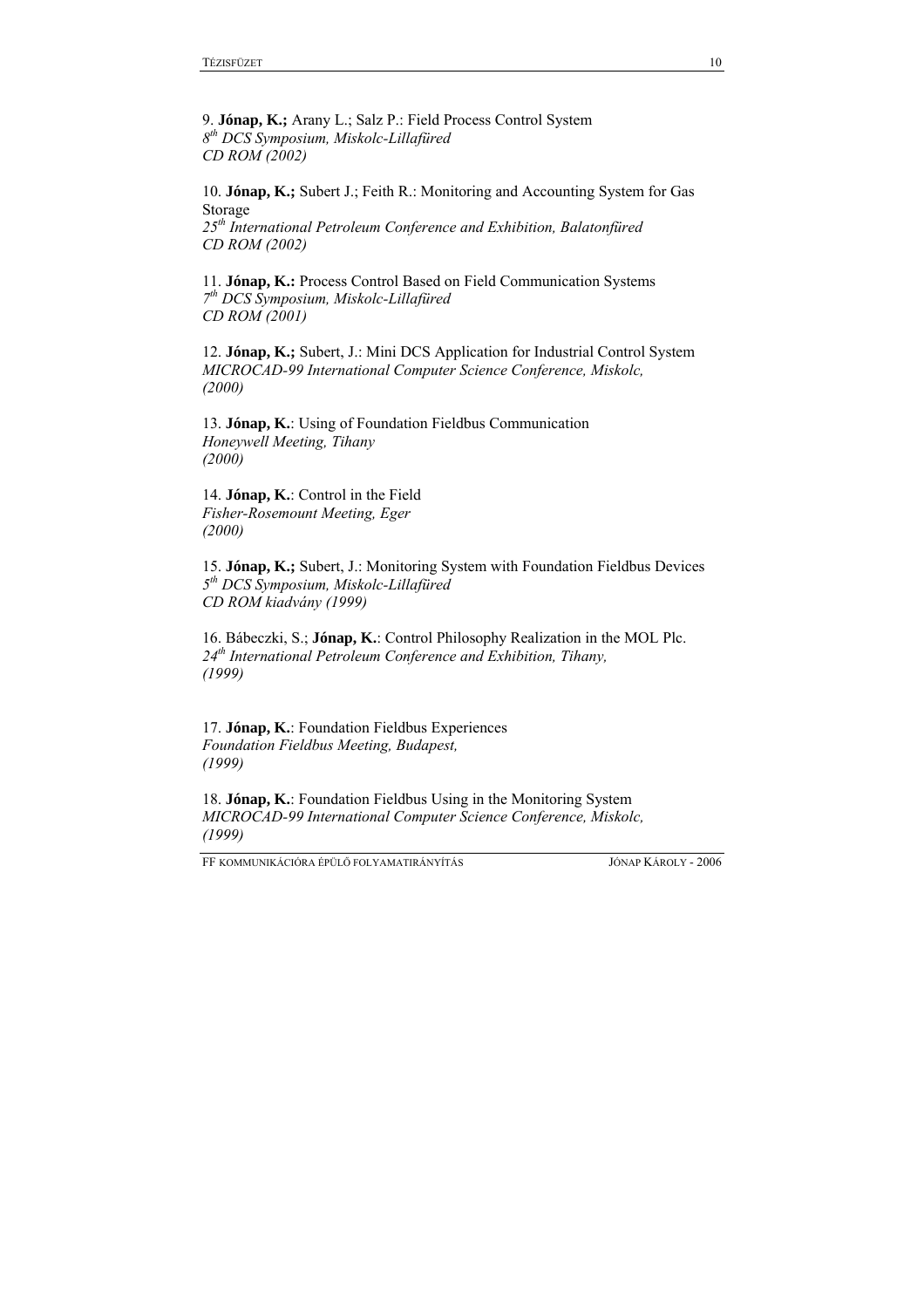19. **Jónap, K.**: Multiprotocol Communication in Industry *MICROCAD-98 International Computer Science Conference, Miskolc, Abstr., p. 53-56 (1998)* 

20. **Jónap, K.**: Structures of the Distributed Control Systems *3th DCS Symposium, Miskolc-Lillafüred Abstr., p. 28-33 (1997)* 

21.**Jónap,** K.; Papp Z.; Tornyi L.: Informatics Systems for Oil Technology *MICROCAD-97 International Computer Science Conference, Miskolc, Abstr., p. 77-82 (1997)* 

22. **Jónap, K.;** Papp, Z.; Tornyi, L**.**: Facilities of Informatics Systems for Oil Technologies *2th DCS Symposium, Miskolc Abstr., p. 37-46 (1996)* 

23. **Jónap, K.**; Lövei, J: Digital Communication System Using on Gas Storage *MICROCAD-96 International Computer Science Conference, Miskolc, Abstr., p. 91-94 (1996)* 

24. **Jónap, K**: Round Trip on DCS Buses *1st DCS Symposium, Miskolc-Tapolca Abstr., p. 4-10 (1995)* 

25. **Jónap, K**: Interconnecting to Instrumentation Networks *International Workshop on Microelectronic Courses, Miskolc, (1995)* 

#### *Scientific Report*

1. EOR (Enhanced Oil Recovery) Model Apparatus Developing and Making *ME AKKI MŰFIO report 2005 – No: 4059013*

2. Intrinsically Safe System (FF H1) Test on BEK-5 Technology *ME AKKI MŰFIO report 2004 – No.: 4049003* 

3. Intrinsically Safe System (FF H1) Test on GOK-3 Technology *ME AKKI MŰFIO report 2003 – No.: 4019039* 

4. Informatics System Developing for Gas Supply Low *ME AKKI MŰFIO report 2003 – No.: 4019044*